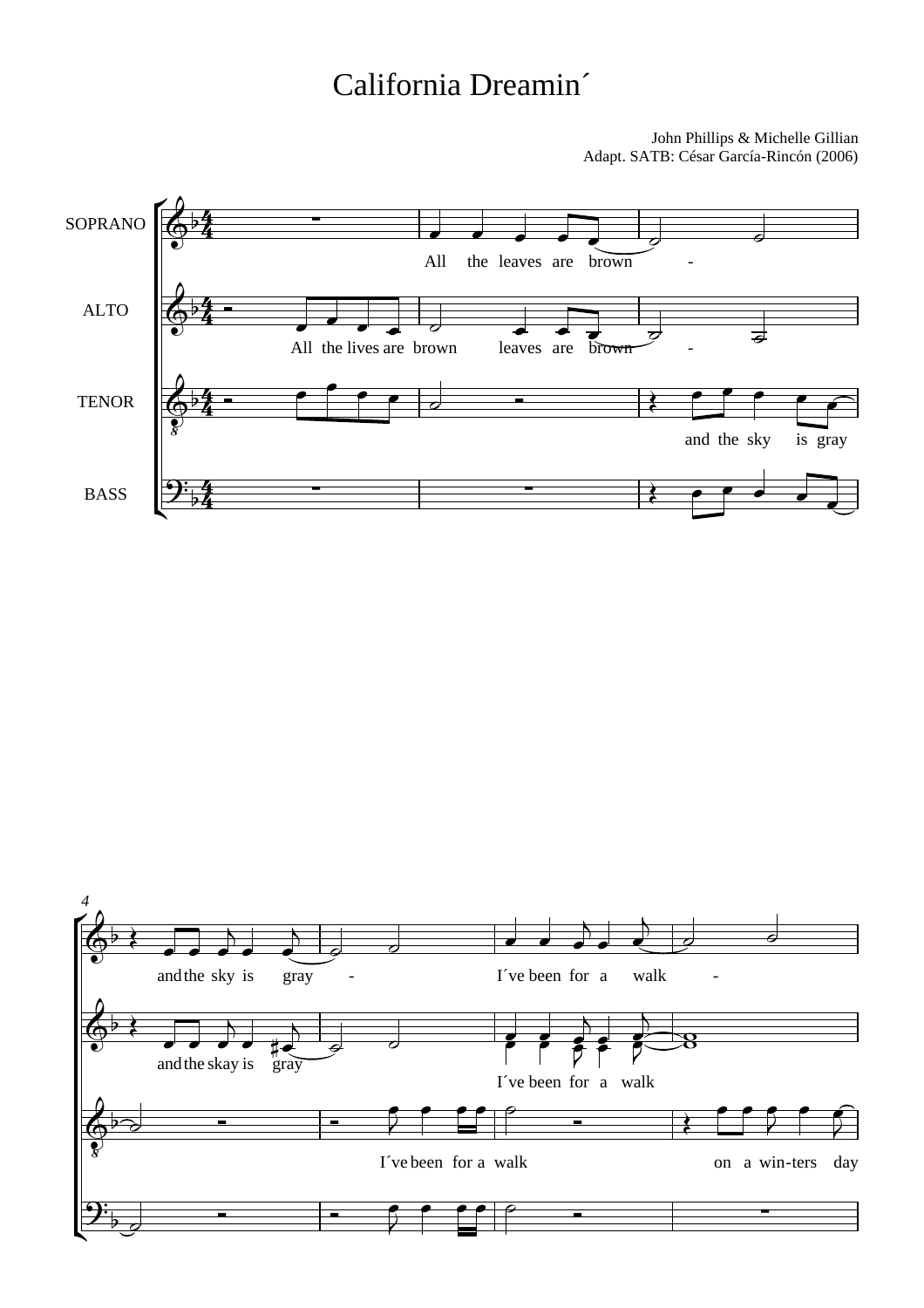



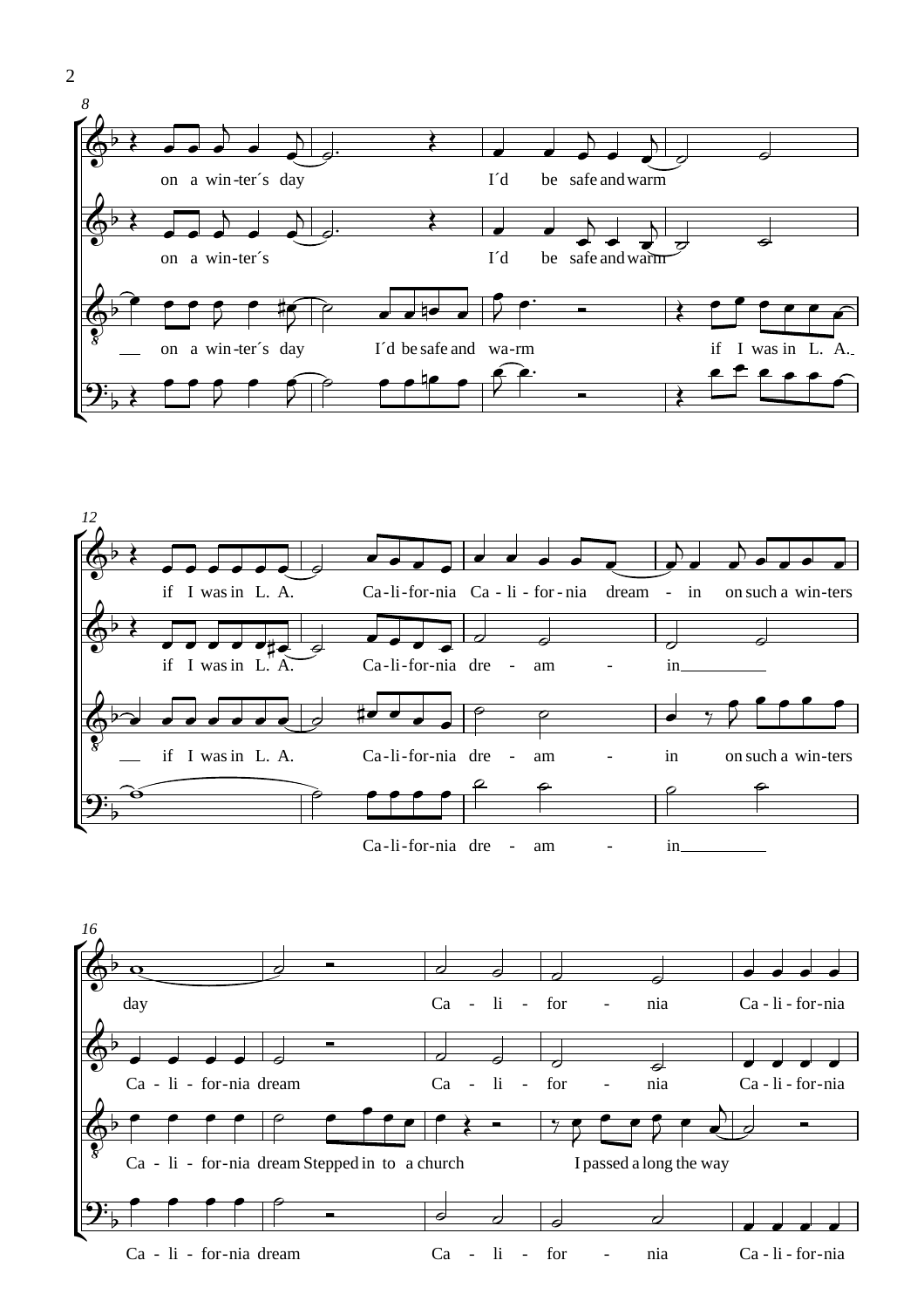

dream





 $Ca$ -li-for-nia dre -- am - in -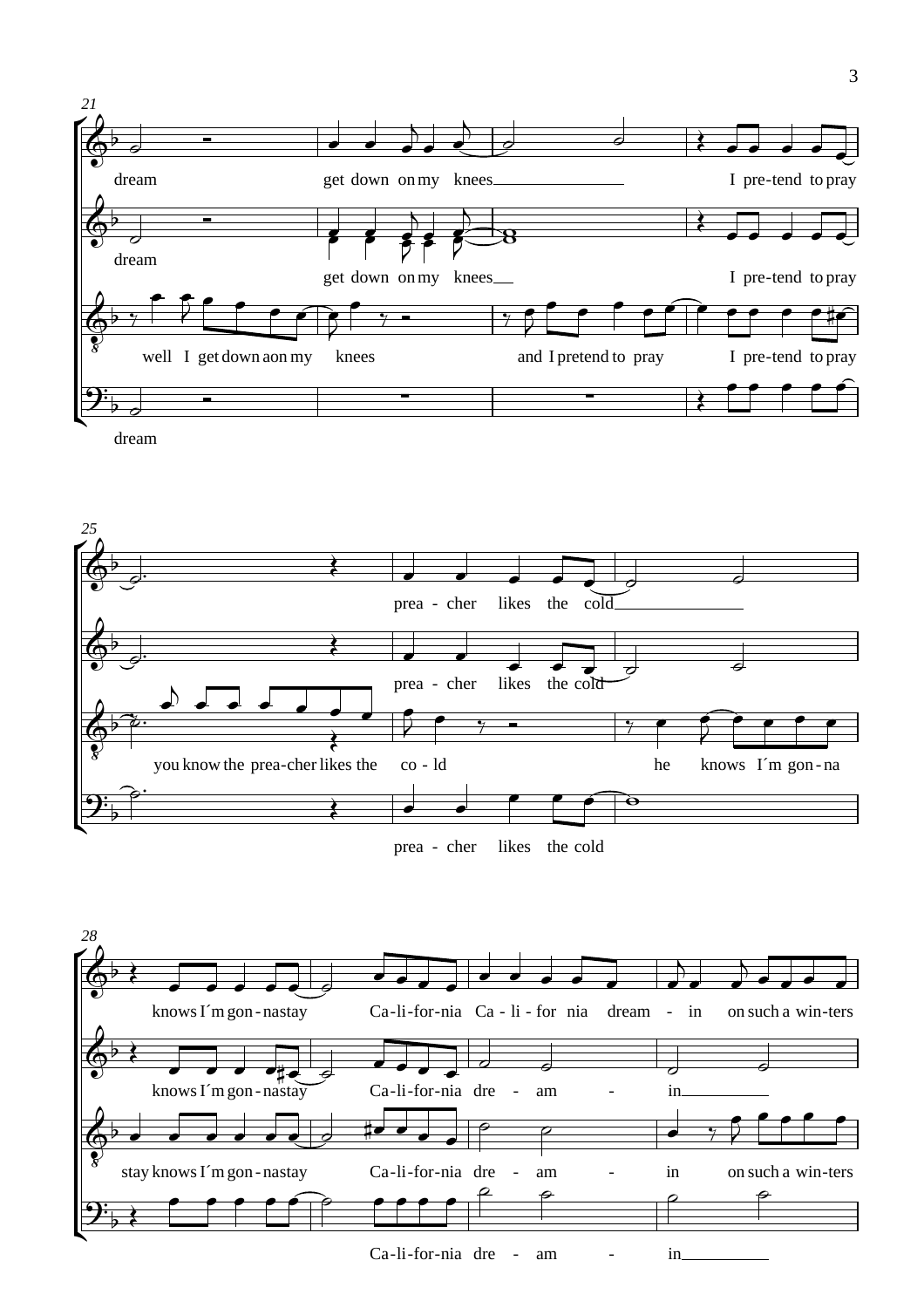

 $9:$   $\frac{1}{2}$ dm  $\frac{1}{2}$ dm  $\overline{\mathsf{Q}}$ dm  $\overline{\phantom{a}}$ dm  $\overline{\phantom{a}}$ dm  $\overline{\phantom{a}}$ dm  $\overline{\phantom{0}}$ dm  $\overline{\phantom{0}}$ dm  $\overline{\phantom{a}}$ 

4

ľ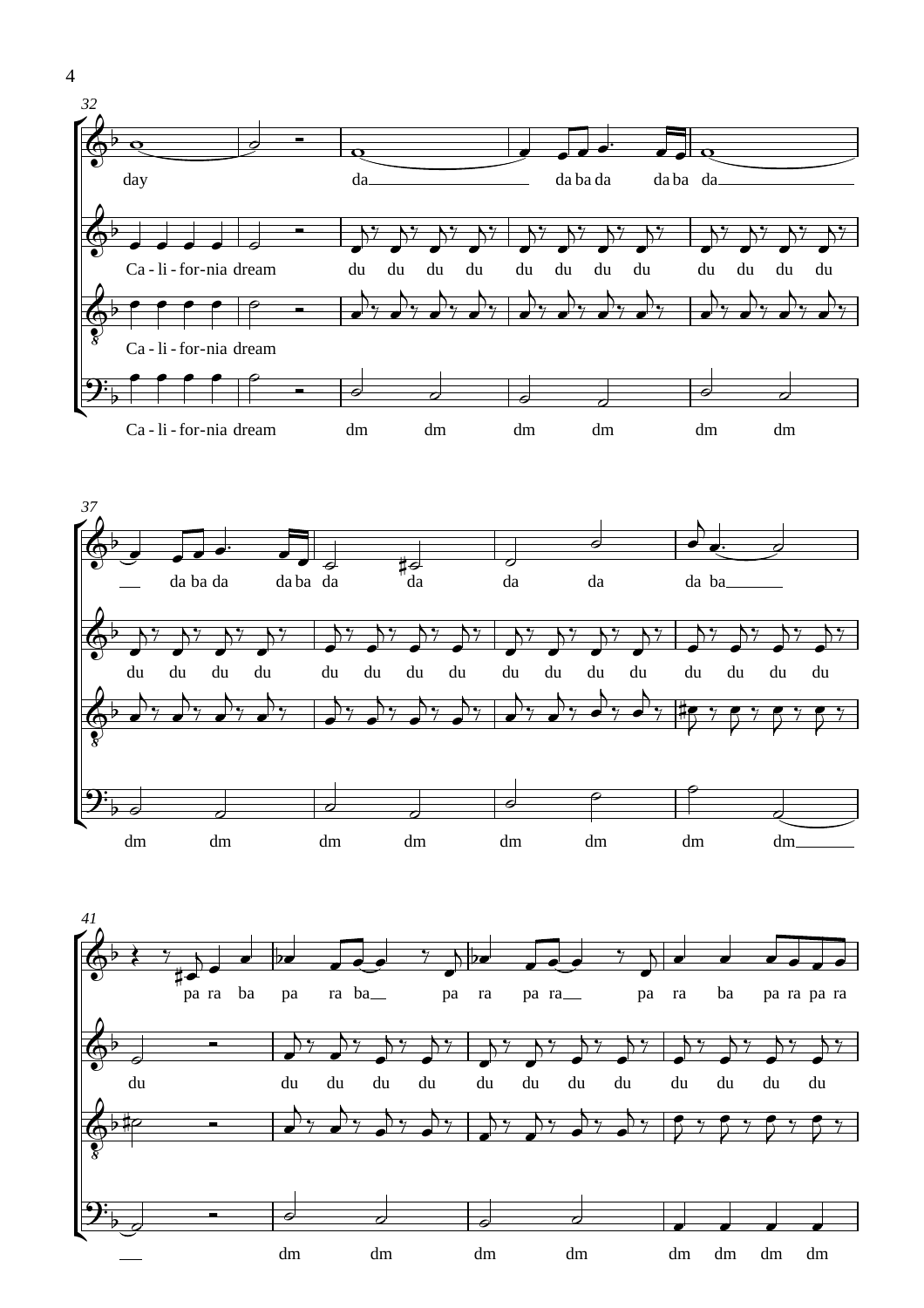



dm